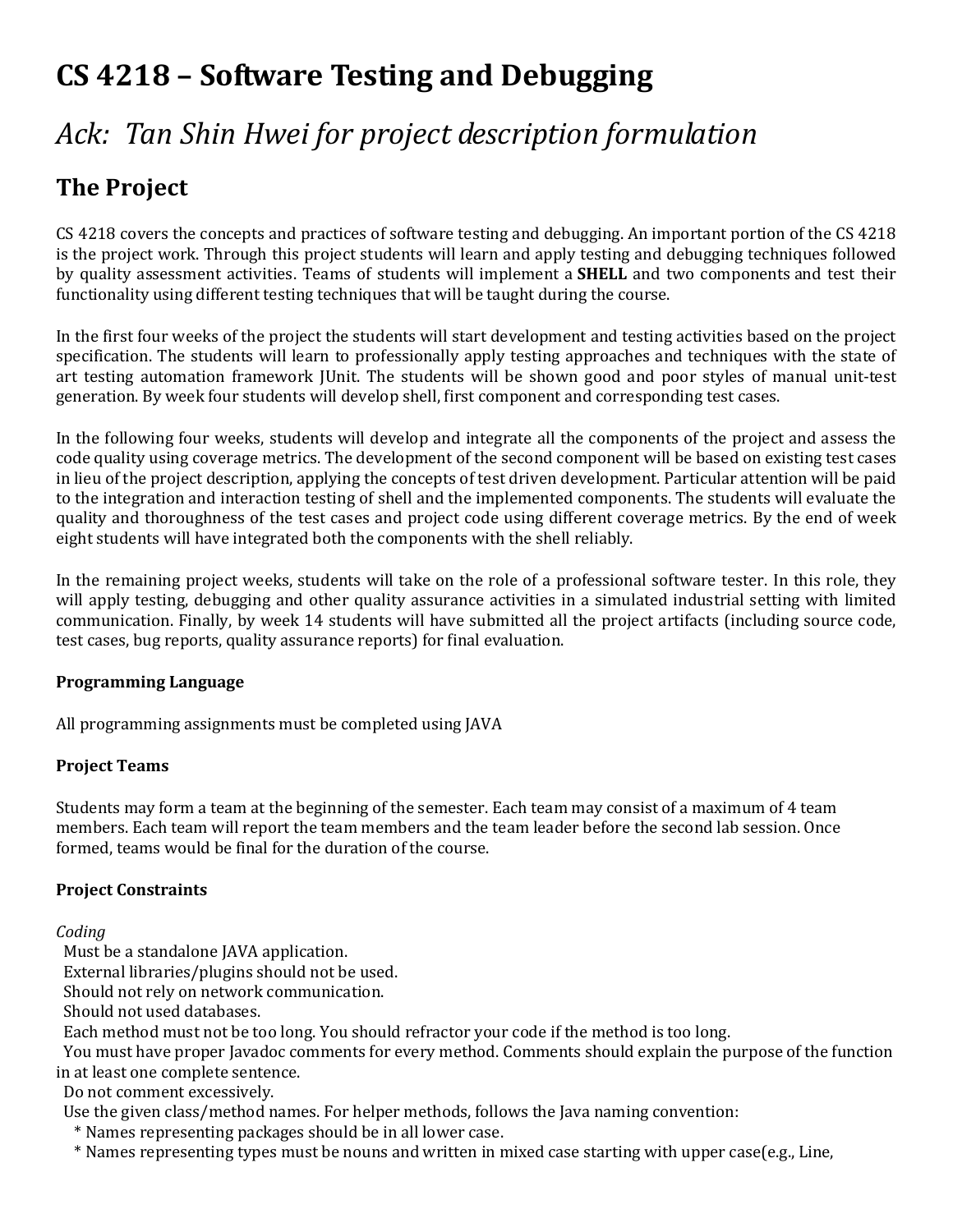AudioSystem)

\* Variable names must be in mixed case starting with lower case. (e.g., line, audioSystem)

 Use meaningful names for method and variables. This rule applies to test method as well. For test method, explain the scenario that you are testing (e.g., for a test

that check for negative value for method foo, use name like testFooNegativeValue)

Use naming convention for test classes. For example, test class for the class name "Foo" should be called "FooTest". Classes should be declared in individual files with the file name matching the class name.

Format your code with proper indentation for better readability.

#### *Submission*

All submission must be made through the IVLE

 Each submission should be named in the following format XX-YY.zip, where XX is the assignment name and YY is the team name

Do not include your name in any of the submitted code. This rule is made for the purpose of grading.

### **4218 Project Timeline**

#### *Week 1*

**Hands-on hour**: Basic introduction to the course project.

#### *Week 2*

**Hands-on hour**: We describe the shell that needs to be implemented (different file utilities, see project description). The class is divided into two groups to allow exchanging of code and test cases. Group 1 gets assigned grep tool and piping (extended functionality 1). Group 2 gets assigned the text utilities (extended functionality 2) **Homework:** Develop shell and start with your extended functionalities

*Week 3* 

**Hands-on hour**: Setup Junit as per our tutorial website

**Homework:** Continue work on shell and extended functionality. Setup JUnit environment for your project.

#### *Week 4*

**Hands-on hour**: Continuation of JUnit, and its usage on the code. Students are encouraged to start using Junit in their projects, as they are developing the code.

**Homework:** Finish development of shell and your extended functionality.

**Milestone:** Submit the test cases for the shell and extended functionality before week 5

#### *Week 5*

**Hands-on hour**: *Test Driven Development*. Swap the test cases between the groups **Homework:** Develop the other extended functionality based on the newly acquired test cases

#### *Week 6*

**Hands-on hour**: Complete the code development in the project. **Homework:** Write integration tests. Make sure that integration test invokes all the utilities in combinations with at least one other utility.

#### *Week 7*

**Hands-on hour**: Discuss code coverage tools. Determine the statement, branch, and MC/DC coverage of your code **Homework:** Add relevant test cases (if needed) **Milestone:** Submit all code, test cases and coverage reports by week 8

#### *Week 8*

**Hands-on hour**: left flexible this week, can discuss course materials outside course project specifically for this week.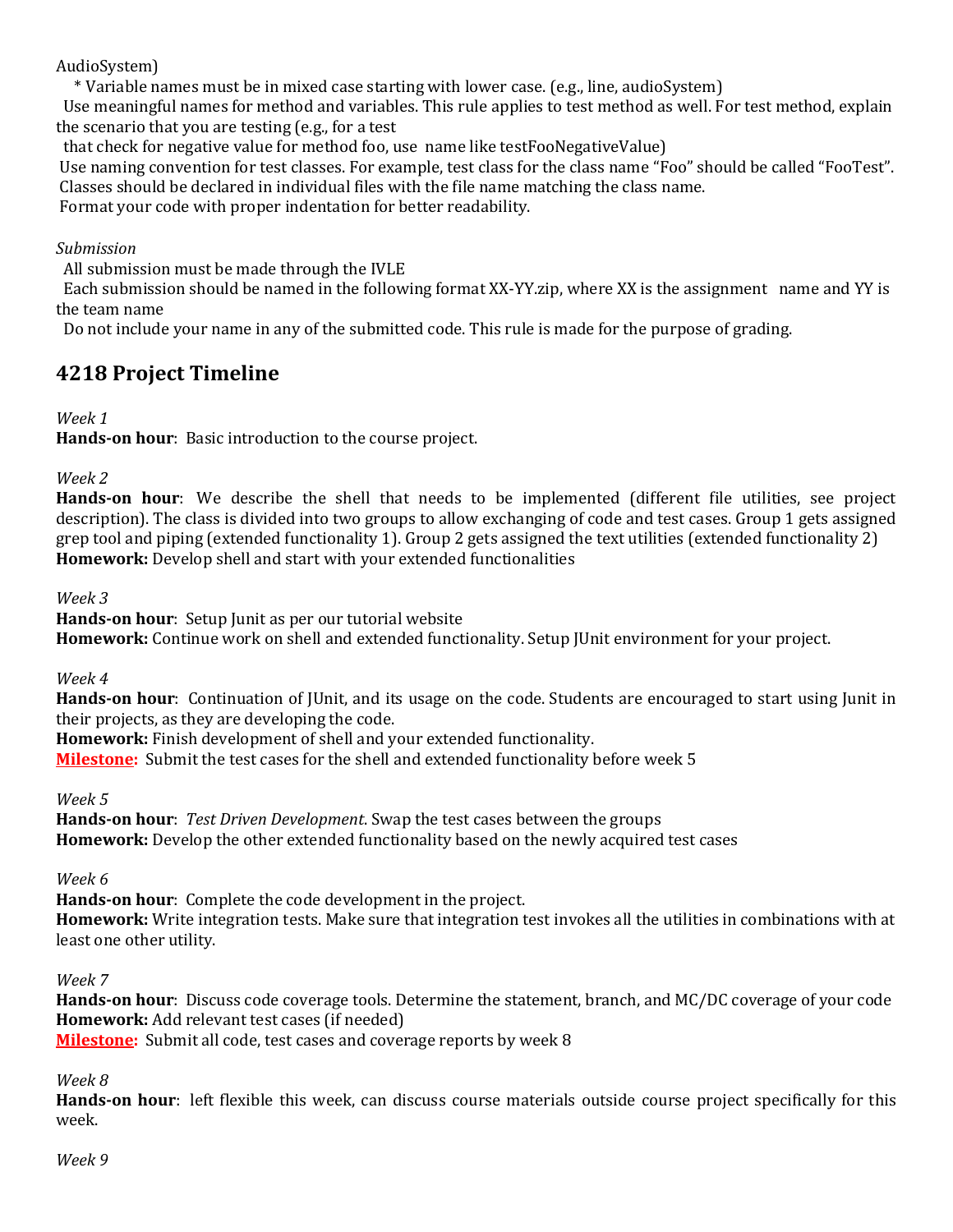**Hands-on hour**: **Hackathon**. Hand-over of one group's code to another. *Limited interaction in explanation across teams to simulate industrial practice*. Generate test cases that fail due to bugs in others code (if any). Determination of testing strategies to test other's code.

*Week 10* 

**Hands-on hour**: Quality Assurance. Comparison of testing strategies, measures of confidence **Homework:** Write a quality assurance report **Milestone:** Submit all test cases with bug reports, from the Hackathon week (specifically, the failing ones)

*Week 11*

**Hands-on hour**: Debugging strategies for the failed test cases that were found earlier **Homework:** Debug and fix your code such that all test cases pass

Week 12: **Hands-on hour**: Finish debugging, and generate fixes for failed tests.

Week 13:

**Hands-on hour**: Finalization and validation of fixes, by re-running tests. Discussion of how test selection was done during the re-running

Week 14: (Reading week)

**Milestone:** Finalization and Submission of Project Report, Initial Code, Tests, Final Code, QA report plus any other artifacts (such as debugging logs)

### **Implementation Requirements**

How to begin?

A shell is used to interpret and execute user's commands. Following sequence explains how a basic shell can be implemented in Java

Do Forever

1. Wait for a user input

2. Parse the user input. Separate the command and its arguments

3. Create a new thread to execute the command

 4. Execute the command and its arguments on the newly created thread. Exit with the status code of the executed command

5. In the shell, wait for the thread to complete execution

6. Report the exit status of the command to the user

The functionality in the shell will be implemented (and tested) in two phases: Basic Functionality and the Extended Functionality

*Basic functionality***:** As a part of basic functionality the shell should be able to interpret the following commands. Note that none of the commands in this category require additional arguments.

 *pwd* : report present working directory *cd* : change directory *ls* : list the contents of a directory *copy* : copy a file to a given location *move* : move a file to a given location *delete* : delete a file *cat* : cat copies each file or standard input ( denoted by '-') if no files are given to the standard output *echo* : echo writes its arguments separated by blanks and terminated by a newline on the standard output *Ctrl + z* : stop the execution of present command (thread). If no command is being executing this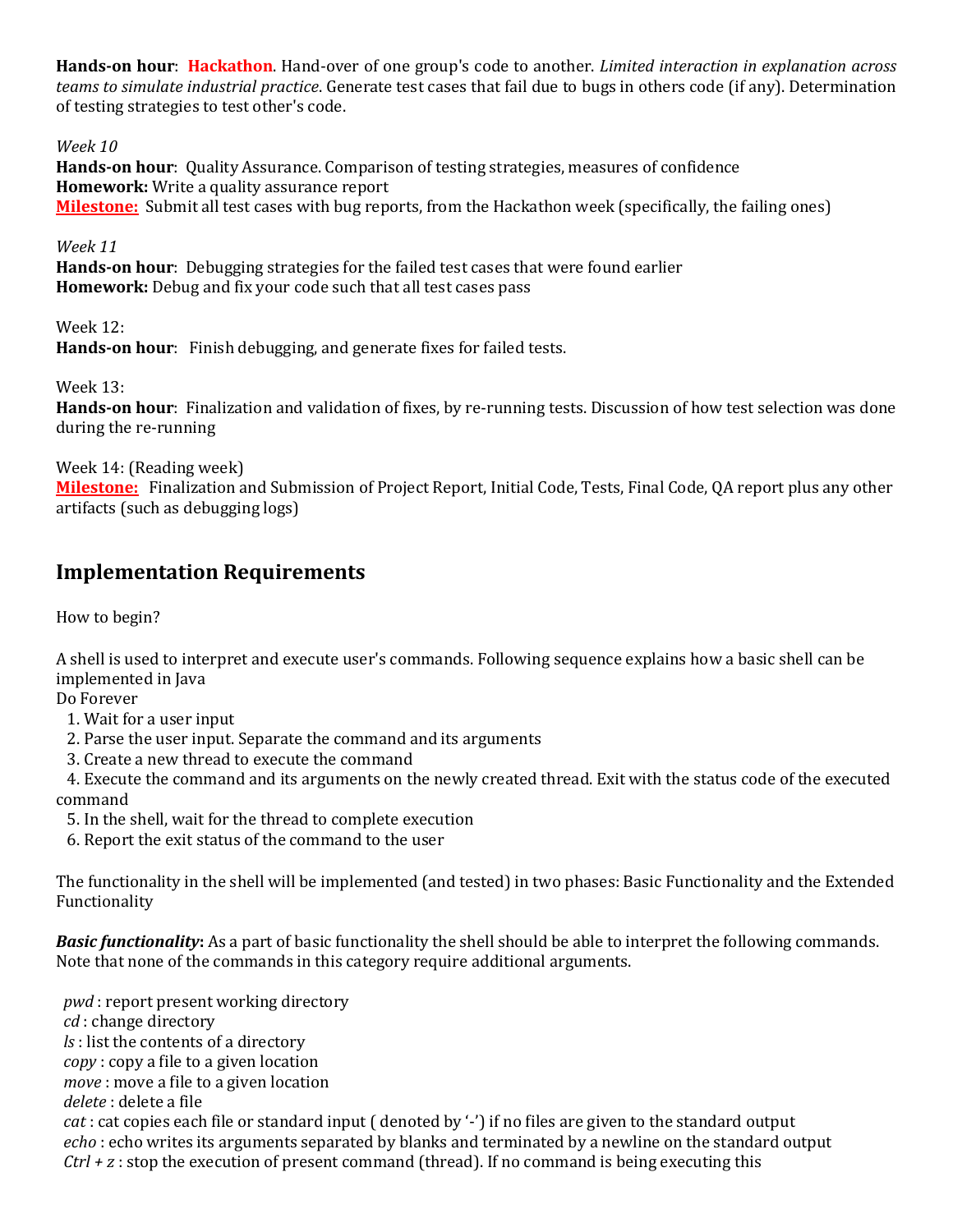key combination has no effect on the shell

 *All other inputs* : Any inputs other than the ones explicitly mentioned above should return an error message

*Extended Functionality***:** This set of functionalities is further subdivided into two parts. Each team will have to implement both the sets of Extended Functionality before the final submission.

*Extended functionality, Set I***:** As a part of extended functionality set I, teams will implement the *grep* and the *pip*e tool.

 *Grep* : The grep command searches one or more input files for lines containing a match to a specified pattern. The grep tool must work on all characters in UTF-8 encoding.

 Command Format - grep [OPTIONS] PATTERN [FILE] PATTERN - This specifies a regular expression pattern that describes a set of strings FILE - Name of the file, when no file is present (denoted by "-") use standard input OPTIONS -A NUM : Print NUM lines of trailing context after matching lines -B NUM : Print NUM lines of leading context before matching lines -C NUM : Print NUM lines of output context -c : Suppress normal output. Instead print a count of matching lines for each input file -o : Show only the part of a matching line that matches PATTERN

-v : Select non-matching (instead of matching) lines

-help : Brief information about supported options

 *Pipe* : The pipe tools allows the output of one program to be sent to the input of another program. With the help of pipe tool multiple small (and simple) programs can be connected to accomplish large number of tasks.

 Command Format - PROGRAM-1-STANDARD\_OUTPUT | PROGRAM-2-STANDARD\_INPUT Where "|" is the pipe operator and PROGRAM-1-STANDARD OUTPUT is the standard output of program 1 and PROGRAM-2-STANDARD\_INPUT is the standard input of program 2.

*Extended functionality, Set II***:** As a part of extended functionality set II, teams will implement the *Text utilities* that are listed below

*cut* : prints a substring that is specified in a certain range

Command Format - cut [OPTIONS] [FILE]

 FILE - Name of the file, when no file is present (denoted by "-") use standard input OPTIONS

 -c LIST: Use LIST as the list of characters to cut out. Items within the list may be separated by commas, and ranges of characters can be separated with dashes. For example, list '1-5,10,12,18-30' specifies characters 1 through 5, 10,12 and 18 through 30.

 -d DELIM: Use DELIM as the field-separator character instead of the TAB character -help : Brief information about supported options